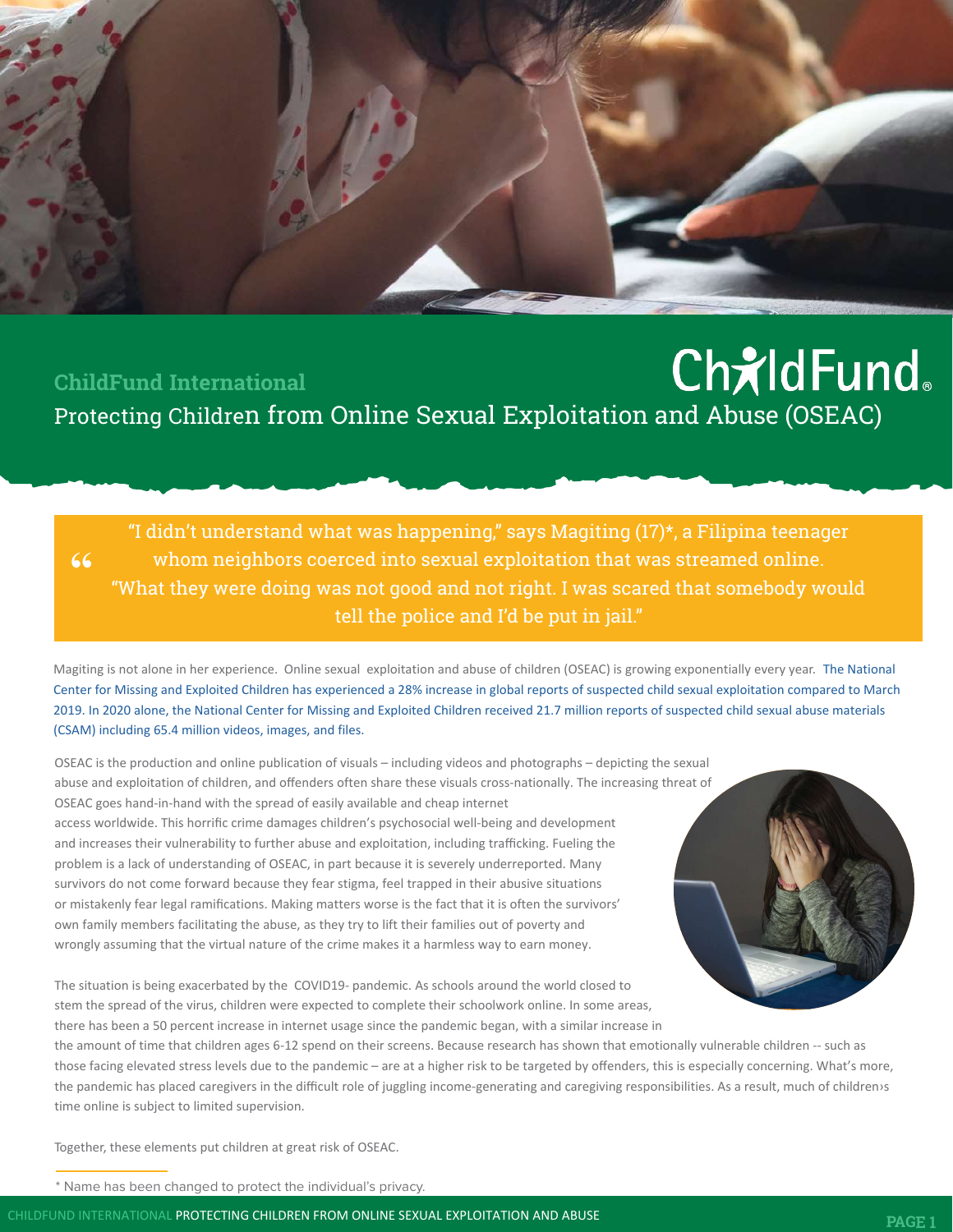#### Our Response



With more than 80 years of experience empowering, protecting and bettering the lives of children around the globe, ChildFund is uniquely positioned to address this issue. In response to the heightened threats that children now face due to COVID19-, ChildFund launched a global plan to reach 6.3 million children and families by helping them meet their basic needs, access safe and engaging learning opportunities and keep children protected from violence, including OSEAC. But even before the onset of COVID19-, ChildFund was working to address OSEAC in our program countries.

ChildFund has joined the growing momentum across technology companies, international alliances such as NetHope, WePROTECT Global Alliance, civil society and the media to address the scourge of this global problem. In 2019, we conducted a study among nearly 5,500 children ages 10-12 in 15 countries to determine their perceptions of violence. The results were shocking:

Children view a significant part of their environment as insecure, highlighting online spaces as one of the places with the highest risk. In fact, nearly 4 out of 10 children who participated in the research think the internet and social media are not safe spaces for people their age.

In 2019, ChildFund launched the #ShutdownOSEC campaign in the Philippines on social media with the country's leading civil society network for children to urge the government to prioritize OSEAC and take stronger actions to address it. With the help of the network›s collective expertise, ChildFund led the charge to address exploitation by holding the OSEAC Summit, which brought together local youth, policymakers, the media and technology companies to increase their understanding of OSEAC and ensure their commitment to tackling the issue. Across the world in Mexico, we have been working with the Mexican Center for Electronic Crimes Against Minors (CENADEM) to educate our program communities on how to report suspected cases of OSEAC using the CENADEM app.

The COVID-19 pandemic has exacerbated the online sexual exploitation and abuse of children as access and dependency to the internet has grown exponentially. To address the increased risk of OSEAC due to the COVID-19 pandemic, ChildFund is looking to build on our work through a series of projects in Indonesia, Ecuador, Kenya, Bolivia, and the United States.

- In Kenya, ChildFund partnered with Google this year to launch an online safety project with the Communications Authority of Kenya, Telecom leaders, and Civil Society Organizations to deliver the first comprehensive campaign of its kind.
- In the Philippines, Indonesia, and Ecuador, ChildFund has developed programs to address systemic issues and root causes through grassroots community awareness campaigns, at-home training activities, educational games for children and their families, and engaging the tech sector to amplify our reach to a broader audience.
- In Mexico, ChildFund is partnering with the federal government to increase awareness of and efforts to address OSEAC, including participating in government-led initiatives like National Cybersecurity Week.
- In Ecuador, ChildFund is leading the development of Ecuador's national hotline for reporting OSEAC in collaboration with the government and INHOPE, a global network of CSAM reporting hotlines. The software will be used to analyze images reported through the application and investigate their origin. Additionally, we have been partnering with child protection experts to hold workshops on OSEAC for law enforcement officials (LEOs). The meetings include educating LEOs on the harms of OSEAC, training on CSAM reporting software, and the other reporting mechanisms they should use to combat its occurrence.
- In the U.S., through support from Oak Foundation, ChildFund is bringing together domestic and international-focused civil society organizations, including UNICEF-USA, that are working to address OSEAC through different angles – awareness-raising, survivor support, law enforcement training, technology development – into one space to break down artificial silos and identify better ways of working together to advance stronger, more holistic OSEAC-related policies.

As the world becomes more interconnected, the need to combat the growing phenomenon of OSEAC is gaining urgency. While ChildFund is committed to working to protect children, ensuring children's safety in digital spaces will require a strong, lasting commitment from a wide range of actors. Together, we can achieve a safer environment for children, both online and off.

Images are stock photos and are not children in our program.